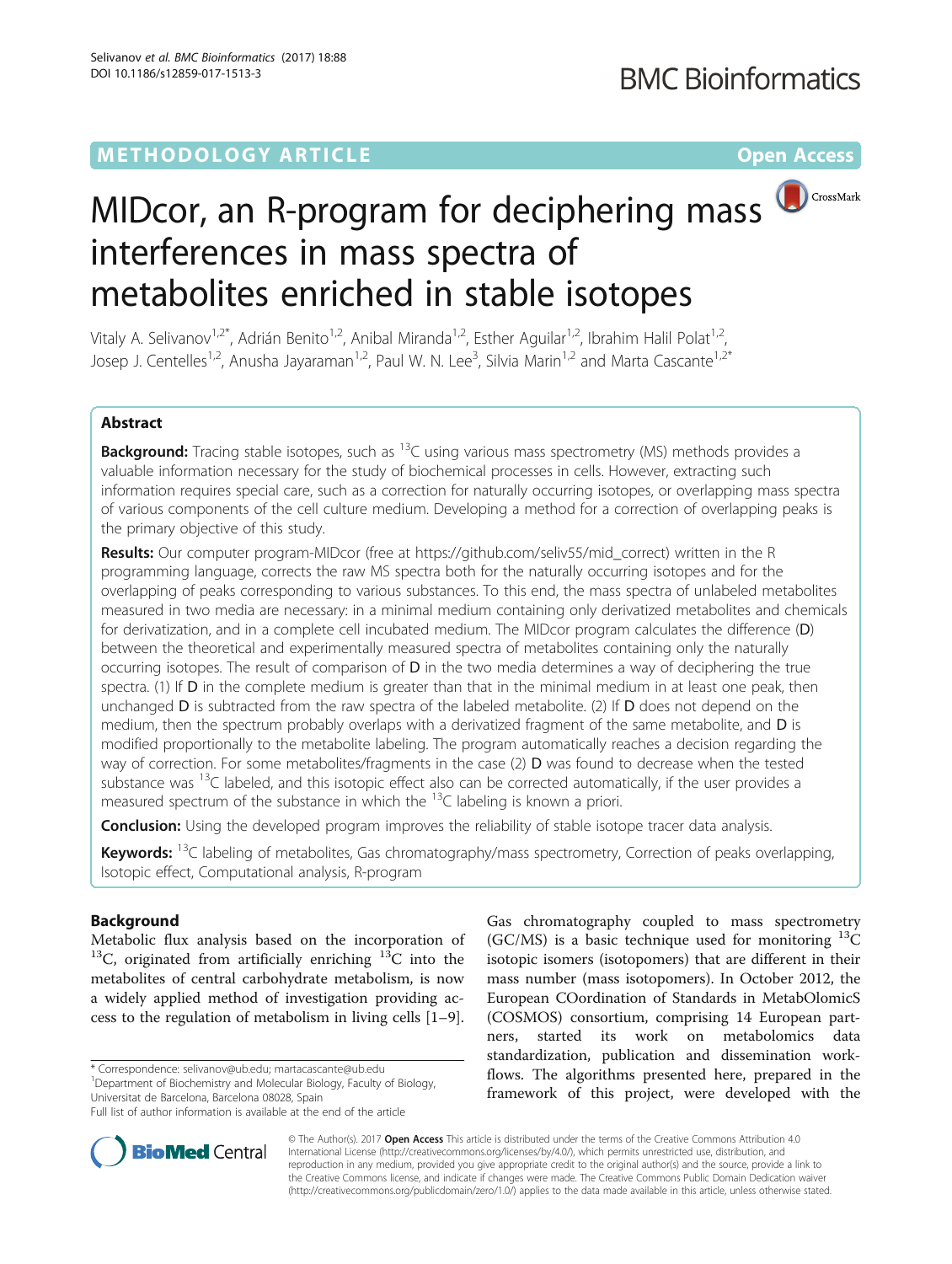objective to provide a growing database i) with reliable curated data and ii) computer tools for the initial step of data analysis.

The artificial  $^{13}$ C labels cannot be distinguished from various isotopes occurring in the environment and recorded by GC/MS as an increase of the mass of the analyzed molecules. These molecules are the chemical derivates of metabolites created by chemical binding of the metabolite molecules to other reagents to produce a form suitable for GC/MS recording (see Methods section for details). Electronic ionization applied for GC/ MS analysis may result in splitting the derivates into fragments that may contain fragments of the metabolites designated for testing. The measured mass isotopomer distribution (MID) should be corrected for the naturally occurring isotopes to reveal the distribution of only the artificial 13C labels, which is necessary for subsequent fluxomic analysis. Methods of the correction for the naturally occurring isotopes  ${}^{13}C$  and  ${}^{15}N$  in an analyzed metabolite were first developed by Brauman [[10\]](#page-8-0), based on calculations of the theoretical natural MID using the observed frequencies of the isotopes in the environment and chemical compositions of assayed molecules. Various modifications of this method were developed, e.g., [[11](#page-8-0)–[14](#page-8-0)]. Some derivates contain Si, which in addition to the most abundant isitope  $28$ Si, has substantial fractions of  $^{29}$ Si and  $^{30}$ Si [\[15, 16](#page-8-0)]. Recently published algorithms [[17\]](#page-8-0) allow mass spectra of derivatized metabolites to be easily corrected for naturally occurring isotopes such as  $57$ Fe and  $77$ Se. However, despite the well-developed correction schemes for naturally occurring isotopes, the correction of raw MID data still needs improvements. The measured MID can differ from the corresponding calculations that account for the presence of naturally occurring isotopes. As summarized in [\[17\]](#page-8-0), the existing algorithms treat the observed difference formally as noise, not considering its causes. The objective of presenting here an algorithm for raw MID data correction is to provide a tool, which, in addition to correcting for natural isotope occurrence, corrects the data in cases where mass peaks in a mass spectrum overlap with those for other metabolites. Overlapping MS signals for more than one metabolite is an important cause of differences between experimentally measured and corresponding MID calculated theoretically. We distinguish two such an overlapping cases: either 1) with patterns of unlabeled molecules, which depends only on the composition of the assay medium, or 2) with another pattern of mass isotopomers of the same molecules designated for testing, which depends on their artificial labeling. Our open source software MIDcor ([https://github.com/seliv55/](https://github.com/seliv55/mid_correct) [mid\\_correct](https://github.com/seliv55/mid_correct)), developed in the R programming language, uses the previously described methods for separation of natural and artificial labeling [\[10](#page-8-0), [11](#page-8-0), [13](#page-8-0)], and, also,

corrects the peaks overlapping either with unlabeled or labeled metabolites.

### **Methods**

# **Experimental**

# Cell culture

Human immortalized fibroblasts BJ (ATCC, Germany) were cultured in media consisted of DMEM (Gibco) and Medium 199 (Sigma-Aldrich) in 4:1 proportion containing 10% FBS (AG Biochrom), 10 mM glucose, 3 mM glutamine, 1 mM pyruvate, 0.085 mg/mL hygromycin B (Roche), 0.4 mg/mL puromycin (Sigma-Aldrich) and 1% antibiotic. In our experiments the passage number never exceeded 10.

# Labeling of metabolites with  $^{13}$ C

Cells were incubated with the tracer-containing medium (either 10 mM, 50% enriched  $[1,2^{-13}C2]$ -glucose or 2 mM, 100% enriched U- $^{13}$ C-glutamine) for 8 and 24 h. At the end of incubations, the media were collected and frozen for glucose and amino acids analysis. For the analysis of intracellular metabolites, dishes were frozen at -80 °C until starting the analysis.

#### GC-MS and MID analysis

Cell culture medium Glucose was extracted using ion exchange chromatography and derivatized to its aldonitrile acetate form [[18\]](#page-8-0). We monitored the ion cluster around the m/z 328 (carbons 1–6 of glucose, chemical ionization) to find the molar enrichment of <sup>13</sup>C. Lactate was extracted and derivatized to its propylamideheptafluorobutyric form [\[19](#page-8-0), [20](#page-8-0)]. The m/z 328 (carbons 1–3 of lactate, chemical ionization) was monitored. The amino acids were extracted using ion exchange chromatography, derivatized to their ntrifluoroacetyl-n-butyl ester forms as is [[21\]](#page-8-0). The ion clusters around m/z 152 and 198 (carbons 2–4 and 2–5 of glutamate, respectively, electron impact ionization), m/z 228 (carbons 1–2 of glycine, chemical ionization) and m/z 354 (carbons 1–3 of serine, chemical ionization) were monitored.

Intracellular metabolites Cells were scraped using methanol-water. An equivalent volume of chloroform was then added, and the aqueous phase was collected and evaporated under airflow for polar intracellular metabolite analysis. After dissolution in 50 μL of 2% methoxyamine hydrochloride in pyridine, the tert-butylmethylsilyl derivative was prepared by adding 30 μL of N-methyl-N-(tertbutyldimethylsilyl) trifluoroacetamide (MBTSTFA) + 1% tert-butyldimethylchlorosilane (TBDMCS; Sigma) and incubating at 55 °C for 1 h [\[22\]](#page-8-0). We monitored the ion clusters around m/z 459 (carbons 1-6 of citrate, electron impact ionization), m/z 174 (carbons 1–3 of pyruvate,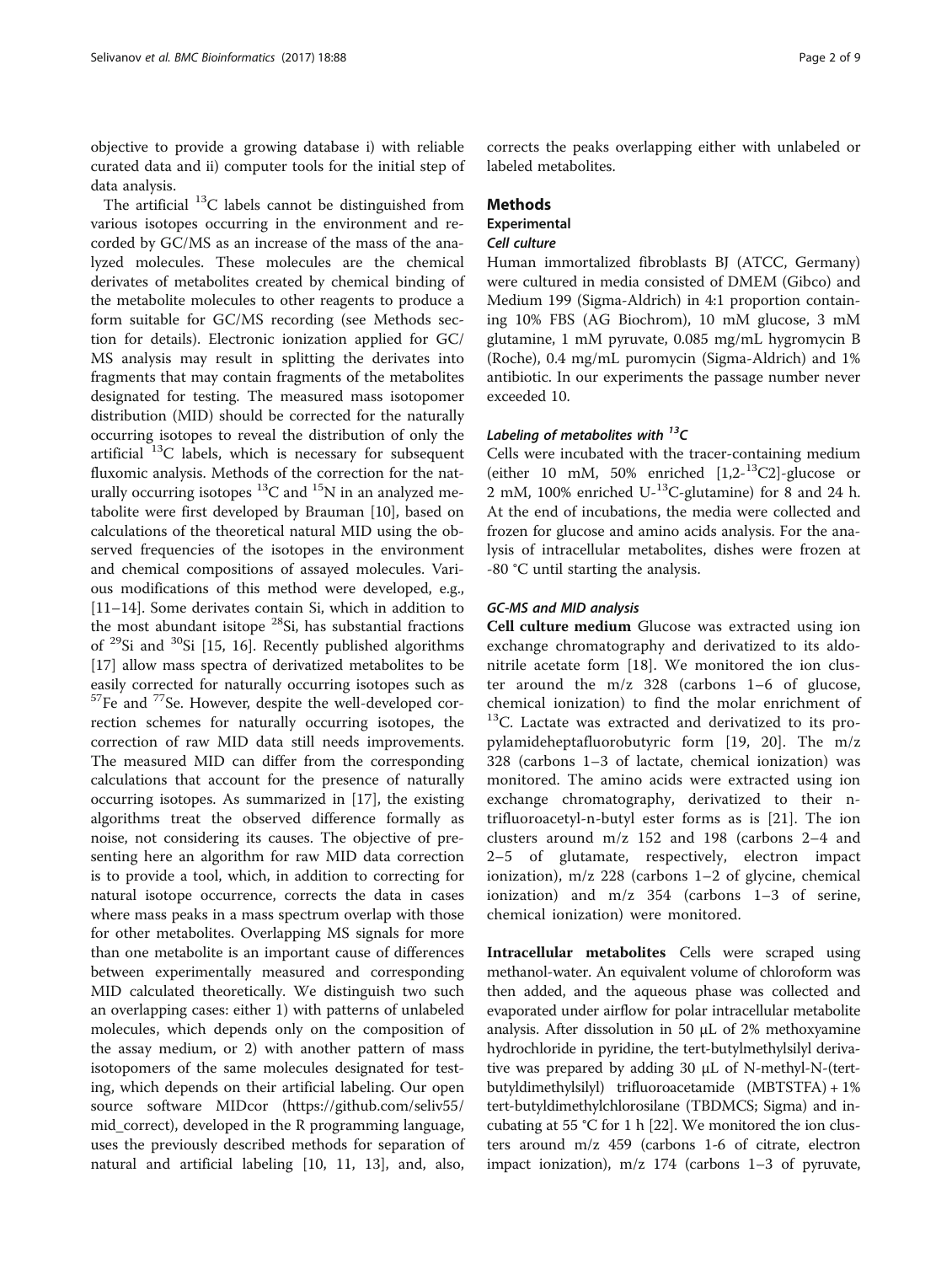<span id="page-2-0"></span>electron impact ionization) and m/z 418 (carbons 1–4 of aspartate, electron impact ionization).

Mass spectral data were obtained on a 7890A mass spectrometer coupled with a 5675C gas chromatograph (Agilent Technologies). The settings are as follows: GC inlet 230 °C, transfer line 280 °C, MS source 230 °C, MS quad 150 °C. An HP-5 capillary column (30 m length, 250 μm diameter, 0.25 μm film thickness) was used for analysis of all metabolites.

#### Theoretical aspects

# Calculation of natural  $^{13}$ C distribution

The correction for naturally occurring isotopes requires calculation of the theoretical MID based on the observed isotope occurrence in the environment and the chemical composition of the analyzed derivate of the tested metabolite. The algorithm for calculating the natural isotope distribution, provided in the MIDcor program, uses commonly accepted method [[10](#page-8-0)–[17](#page-8-0)]. Additional file [1](#page-7-0) Text S1 provides the details.

#### Correction of the H+ loss provoked by electron impact

Although the molecules combined from the isotopes with smallest mass are expected to give the lightest mass isotopomers (designated as M), it is normal that a peak corresponding to the mass of M-1 is registered [[13, 23](#page-8-0)]. Table 1, which provides an example of raw data obtained with GC/MS, illustrates such a peak.

The isotopomers of M-1 can appear due to H+ loss as a side effect of an impact of the electron flow used for ionization of molecules in a GC/MS apparatus. This effect could result in a systematic error in the experimental determination of the MID, and the MIDcor program corrects it. In the example, provided in Table 1, the fraction of M-1 is 0.7% of the peak corresponding to M. The same portion of H+ loss is assumed for all other mass isotopomers. This effect decreases the weight of isotopomers and thus shifts them from their proper peak in the MS recording to a position one mass unit less.

A correction for "shifted" isotopomers, implemented in the MIDcor program, is based on the calculation of the ratio of isotopomers  $(M-1)$  to  $(M)$  in a commercial preparation of unlabeled metabolite:

$$
f = N_{(M-1)}/N_M \tag{1}
$$

This factor (f), reflecting the portion of isotopomers shifted due to H+ loss, should be applied to all peaks

to return the corresponding amounts from  $(M + i-1)$ to  $(M + i)$ :

$$
N_{(M+i)}^{\text{corr}} = N_{(M+i)}^m \cdot (1+f) - N_{(M+i+1)}^m f \tag{2}
$$

Here "m" stand for "measured" and "corr" for "corrected". After such a correction the measured distribution is normalized by the sum of all peaks accounted for in a fragment:

$$
f_i = N_{(M+i)}/\sum_{k=0}^{n} N_{(M+k)}
$$
 (3)

Such a normalized distribution of m/z peaks  $(F = \{fi\})$ is then further corrected for naturally occurring isotopes, which is necessary to determine the fractions (m) of artificially labeled isotopomers.

The difference  $(D)$  between the theoretical  $(P_t)$  and experimental  $(P_e)$  MIDs after the correction of the latter for H+ loss and normalization was further used to characterize sources of errors other than H+ loss.

$$
D = Pe-Pt \tag{4}
$$

#### Calculated and measured MID

As an example, the MID for aspartate (peaks from M-1 to  $M + 5$ ) shown in Table 1 was obtained from a cell culture medium with no  ${}^{13}C$  labeled substrates. The assayed derivative fragment contains 18 C and 3 Si atoms. In theory, such a composition provides 25 possible mass isotopomers (ranging from unlabeled to maximally labeled), but only five mass isotopomers were measurable, as confirmed by calculations indicating that the fractions of isotopomers with the higher mass numbers are vanishingly small. The natural MID, measured and calculated as described in Additional file [1](#page-7-0) Text S1, corrected for the mass shift and normalized (Eqs 1-3), is shown in Fig. [1](#page-3-0).

The measured MID (from [M] to  $[M + 4]$ ) was:

$$
Pe = [0.63218, \ 0.22691, \ 0.11163, \ 0.02367, \ 0.00562]
$$

After the described above correction for the mass shift and normalization (Eqs 1-3) we have the following MID (from [M] to  $[M+4]$ ):

$$
Pe = [0.6325 \, 0.2271 \, 0.1118 \, 0.0230 \, 0.0056] \tag{5}
$$

The theoretical distribution that provides values for all possible 25 mass isotopomers, is reduced to the size of

Table 1 The intensities GC/MS peaks for cold TMS-derivative of aspartate fragment

| m/z      |            |        |              |              |              |            |              |
|----------|------------|--------|--------------|--------------|--------------|------------|--------------|
|          | $417(M-1)$ | 418(M) | $420(M + 1)$ | $420(M + 2)$ | $421(M + 3)$ | $422(M+4)$ | $423(M + 5)$ |
| Sample 1 | 704        | 12249  | 40291        | 19821        | 4202         | 997        | 97           |
| Sample 2 |            | 104212 | 37495        | 18416        | 3657         | 909        | 47           |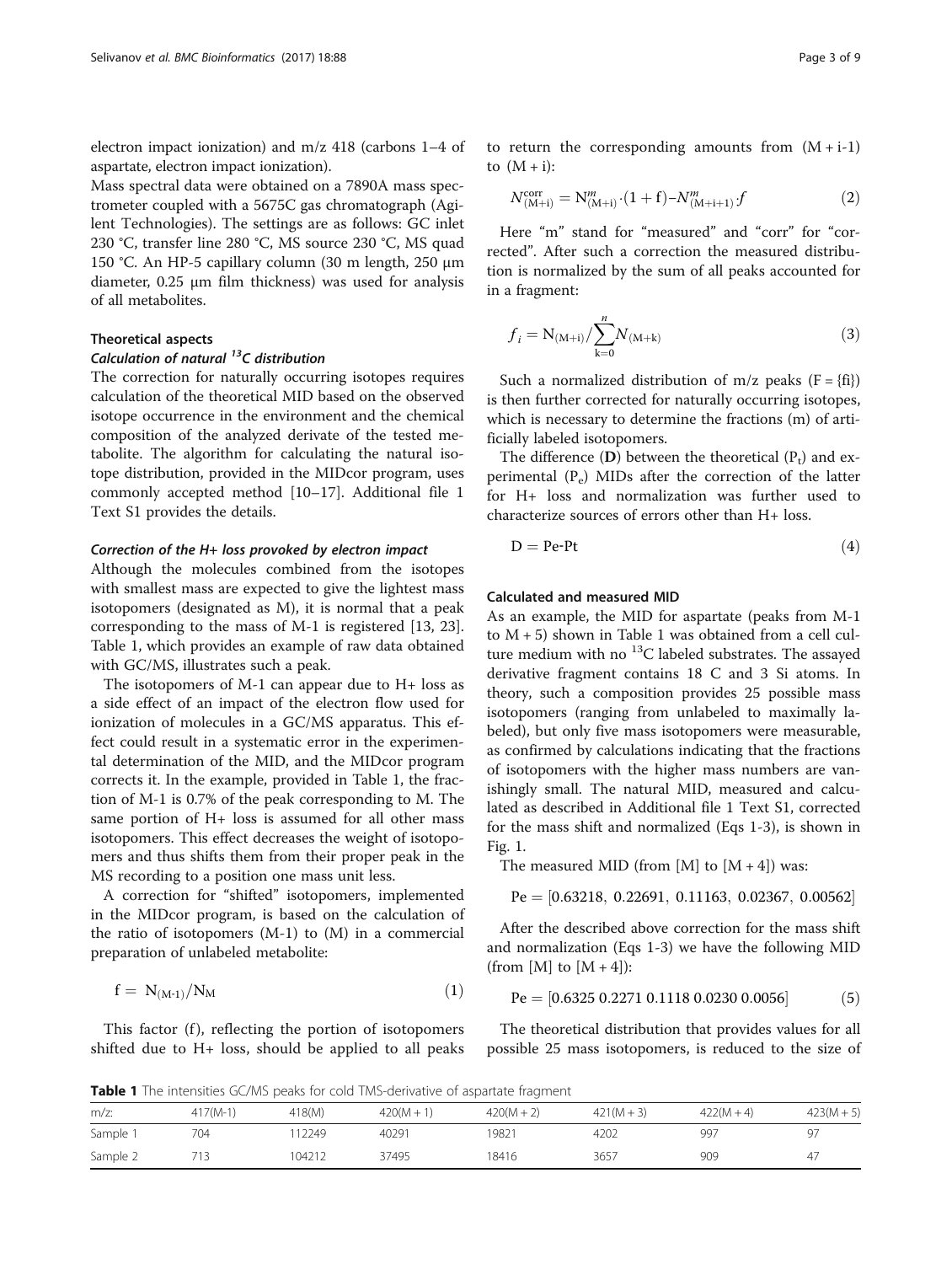<span id="page-3-0"></span>

the experimental value (5), to make them consistent, and renormalized to the sum of the remaining isotopomers:

$$
Pt = [0.6435 \ 0.2266 \ 0.1016 \ 0.0232 \ 0.0051] \tag{6}
$$

The difference (D) between the calculated and measured spectra was determined for naturally labeled metabolites in the case considered here:

$$
\mathbf{D} = Pe-Pt
$$
  
= [-0.01099 0.00052 0.01026 -0.00023 0.00044] (7)

The D-value for the most abundant mass isotopomer (M), although it is relatively small  $(-1\%)$ , is greater than the difference between the values of direct measurements in various samples normalized by the sum of peaks, as shown for a typical example of a series of technical and biological replicates presented in supplementary Additional file [2](#page-7-0) Text S3.

# Obtaining a genuine  $^{13}$ C distribution originating from artificially labeled substrates

In general, a measured distribution after being corrected for an H+ loss contains a mixture of naturally occurring isotopomers and those obtained from artificially labeled substrates. A correction for naturally occurring isotopes is necessary to generate a genuine "artificial"  $^{13}$ C distribution, i.e., the one originating from substrates artificially enriched with the  ${}^{13}C$  isotope. Here, we briefly describe the method for implementing such a correction in the MIDcor program.

First, the program is used to construct a set of vectors corresponding to the distribution of naturally occurring isotopes in the absence of artificial labels (P0, equal to Pt in Eq. (6)), or to the presence of one  $(P_1)$ , two  $(P_2)$ , etc., artificial labels in the tested molecules. This set of vectors yields the correction matrix, where the vectors  $(P_0)$ , P1, …, appear in columns (Table 2).

If, for instance, one artificially labeled carbon is present in the molecule  $(P_1)$ , then the probability of finding an unlabeled isotopomer among such molecules is zero. However, in the molecules containing one artificial label, a non-zero likelihood exists of finding more than one 13C carbons due to the natural occurrence of the <sup>13</sup>C isotopes. The other carbons can be <sup>13</sup>C-labeled following the natural occurrence of  $^{13}$ C isotope (renormalized each time to the sum of the remaining isotopomers). In general, for any molecule, containing two, three, etc., artificial labels, the probability of finding fewer labels is virtually zero, and the probability of finding more labels is determined by the natural occurrence of 13C isotopes.

To acquire the actual value for artificial labeling, not mixed with naturally occurring isotopes, it is necessary to solve the following equation:

$$
\mathbf{m} \times \mathbf{P} = \mathbf{P} \mathbf{e}
$$
 (8)

Here **P** is the matrix presented in Table 2, and **Pe** is the vector shown in Eq. (6).

# The difference between calculated and measured distributions

In the example considered here, aspartate molecules do not contain any artificial  $^{13}$ C labels. In this case, the distribution corrected for the number of naturally occurring isotopes should yield a vector m not containing any artificial <sup>13</sup>C labels, i.e.,  $\mathbf{m} = \begin{bmatrix} 1 & 0 & 0 & 0 & 0 \end{bmatrix}$ . In fact the solution of Eq.  $(8)$  is  $m = [0.9833 \ 0.0064]$ 0.0159–0.0047–0.0002].

The actual solution is different from the one expected, because the theoretical MID calculated for naturally occurring isotopes (Eq. 6) is distinct from the corresponding distribution measured experimentally (Eq. [5](#page-2-0)) by the vector D (Eq. 7). We suggested that such differences

**Table 2** A correction matrix for evaluation of "pure" artificial  $^{13}C$ distribution

|                | $P_{\Omega}$ | Ρ,      | P <sub>2</sub> | P3      | Ρ4 |
|----------------|--------------|---------|----------------|---------|----|
| m <sub>0</sub> | 0.6435       | 0       | 0              | 0       |    |
| m1             | 0.2266       | 0.6468  | 0              | 0       |    |
| m <sub>2</sub> | 0.1016       | 0.2277  | 0.6623         | 0       |    |
| m <sub>3</sub> | 0.0232       | 0.1021  | 0.2332         | 0.7396  |    |
| m4             | 0.0051       | 0.02333 | 0.10455        | 0.26041 |    |
|                |              |         |                |         |    |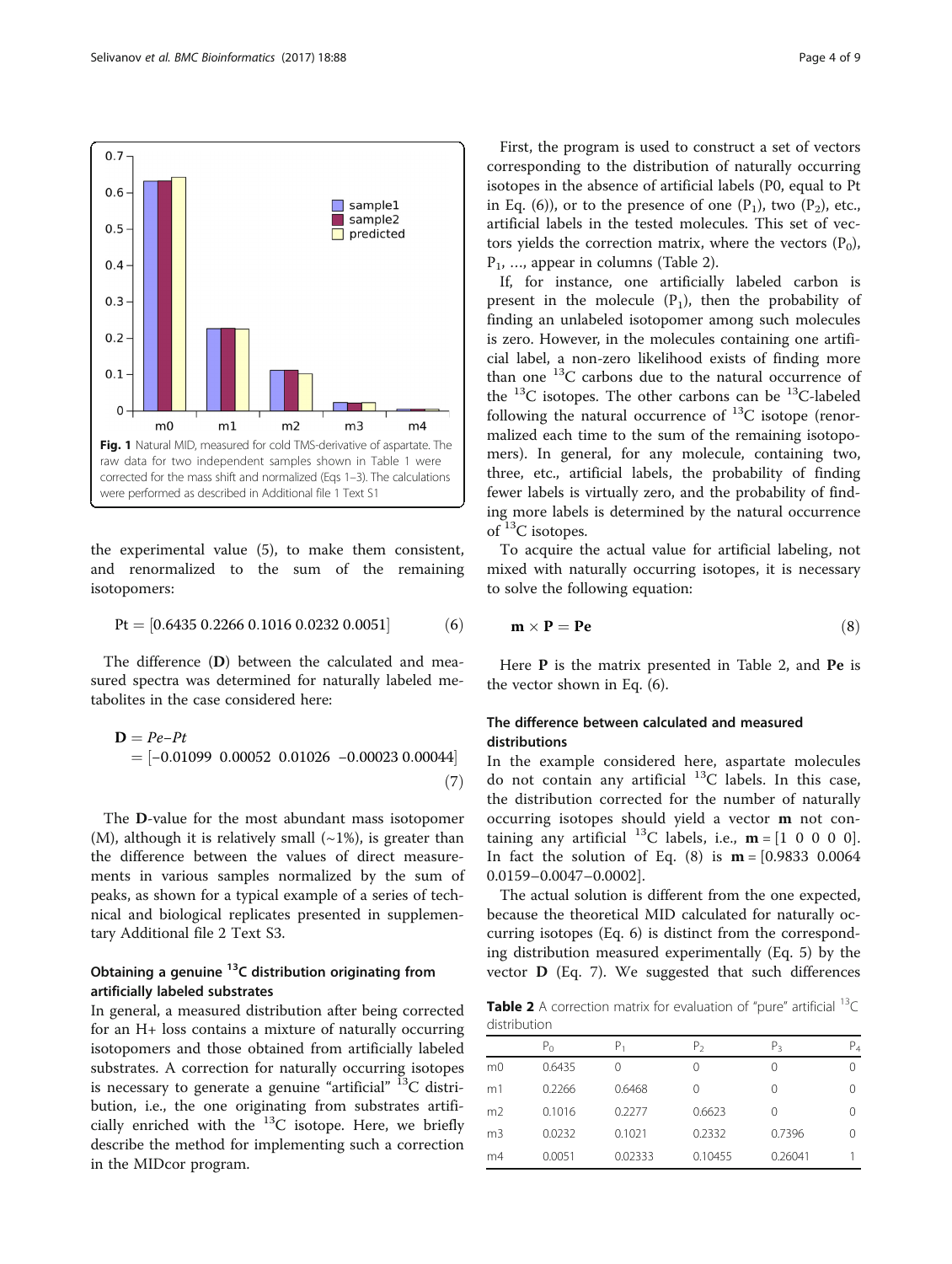between experimental and the corresponding theoretical distributions often arise from the overlap of the mass spectrum of an analyzed metabolite with that of another substance existing in the medium.

# Two ways of correcting measured m/z peaks in the presence of artificial labeling

The correction of the experimental data in the case considered of unlabeled aspartate by subtracting the vector D from the experimental data is evident. However, it is not clear how to correct this kind of errors for the tested samples with unknown artificial  $^{13}$ C labeling, where the corresponding theoretical spectra cannot be calculated. In samples with unknown artificial  $^{13}$ C labeling we correct the error arising from overlapping peaks based on the vector D determined for unlabeled samples as described above. In this correction we distinguished two cases: 1) the difference D does not depend on the measured distribution of artificial label in the assayed metabolite, but depends on the composition of the medium and 2) the difference D depends on the distribution of the artificial label in the assayed metabolite, mass distributions of various fragments of the same labeled metabolite probably overlap in the measured range of m/z.

In case 1 a possible reason for the difference D is an overlapping of the analyzed peaks in the mass spectrum with peaks of some compound of the assay medium, which can be the same for labeled as well as for unlabeled samples. The correction consists of subtracting the difference D obtained for the unlabeled sample without its modification from the mass spectrum measured for the tested labeled sample (Eq. [4](#page-2-0) in general, or Eq. [7](#page-3-0) for the case of aspartate in the given experiment).

In case 2 the difference (Eq. [4](#page-2-0)) is valid only for the naturally labeled metabolite, and the artificial labeling shifts the difference D by the m/z number corresponding to the number of artificially introduced  $^{13}$ C atoms. The contribution of any individual artificially labeled mass isotopomer to the modified D value should be proportional to the fraction of a particular isotopomer.

Variation of the composition of the assay medium allows for distinguishing between these two causes of inconsistency. To this end, the m/z distribution for the given metabolite not labeled artificially should be measured both (a) in the full medium in which the cell was incubated and (b) in the solution containing only the tested metabolite and reagents used for the derivatization.

If the evaluated difference  $D$  (Eq. [4](#page-2-0)) is greater in the medium (a) than in (b), the cause of the observed discrepancy D is overlapping of the analyzed pattern with that for some metabolite of the incubation medium (case 1). D should be subtracted from the measured normalized spectrum without any change, following Eq. [4](#page-2-0), to correct the raw data in this case.

If  $D$  is equal in both the medium (a) and in (b), the incubation medium does not affect the measurement. In this case, the analyzed mass spectrum probably overlaps with a pattern of another fragment of the same metabolite, which is present in the medium (a) as well as in (b). Therefore the independence of D from the medium of incubation characterizes case 2. D should be modified considering that labeling with n  $^{13}$ C isotopes shifts D by n positions to the right and the values of D change proportionally to the enrichment in  $(M + n)$  isotopomers. Such a modification is implemented as follows.

# Correction of measured m/z distribution  $(F^0)$  for the case in which D depends on the artificial labeling of the assayed metabolite

Step 1

Calculate the MID, correcting the measured Pe only for H+ loss and for naturally occurring isotopes, as described in Methods.

#### Step 2

Recalculate D for the MID obtained by assuming the presence of each artificially introduced  $^{13}$ C atom shifts the vector D, determined for the unlabeled sample, by one m/z unit and changes proportionally to the intensity of labeling.

#### Step 3

Obtain a new vector Pe, by adding the vector D, recalculated in Step 2, to the experimental distribution following Eq. [4](#page-2-0); return to Step 1,

The cycle for step 1-step 3 repeats until the vector F and the corresponding distribution of artificially labeled isotopomers m stabilizes.

#### Results and discussion

#### Difference D for some metabolites

The difference between the relative values of corresponding peaks for two technical replicates, calculated based on the data shown in Table [1](#page-2-0), is less than 0.03%, and in general, in our laboratory the standard deviation of repeated technical replicates is less than 0.5%. This value characterizes the sensitivity of the method. Table [3](#page-5-0) shows the values of the difference  $\bf{D}$  (Eq. [8](#page-3-0)) for some metabolites in the incubation medium (conditions (a)) and the minimal medium containing only the components necessary for derivation (conditions (b)). The obtained deviation from theoretical distribution for most of the tested metabolites in both conditions overcome the sensitivity of the method, as indicated by the values of D for various metabolites shown in Table [3](#page-5-0). Such a big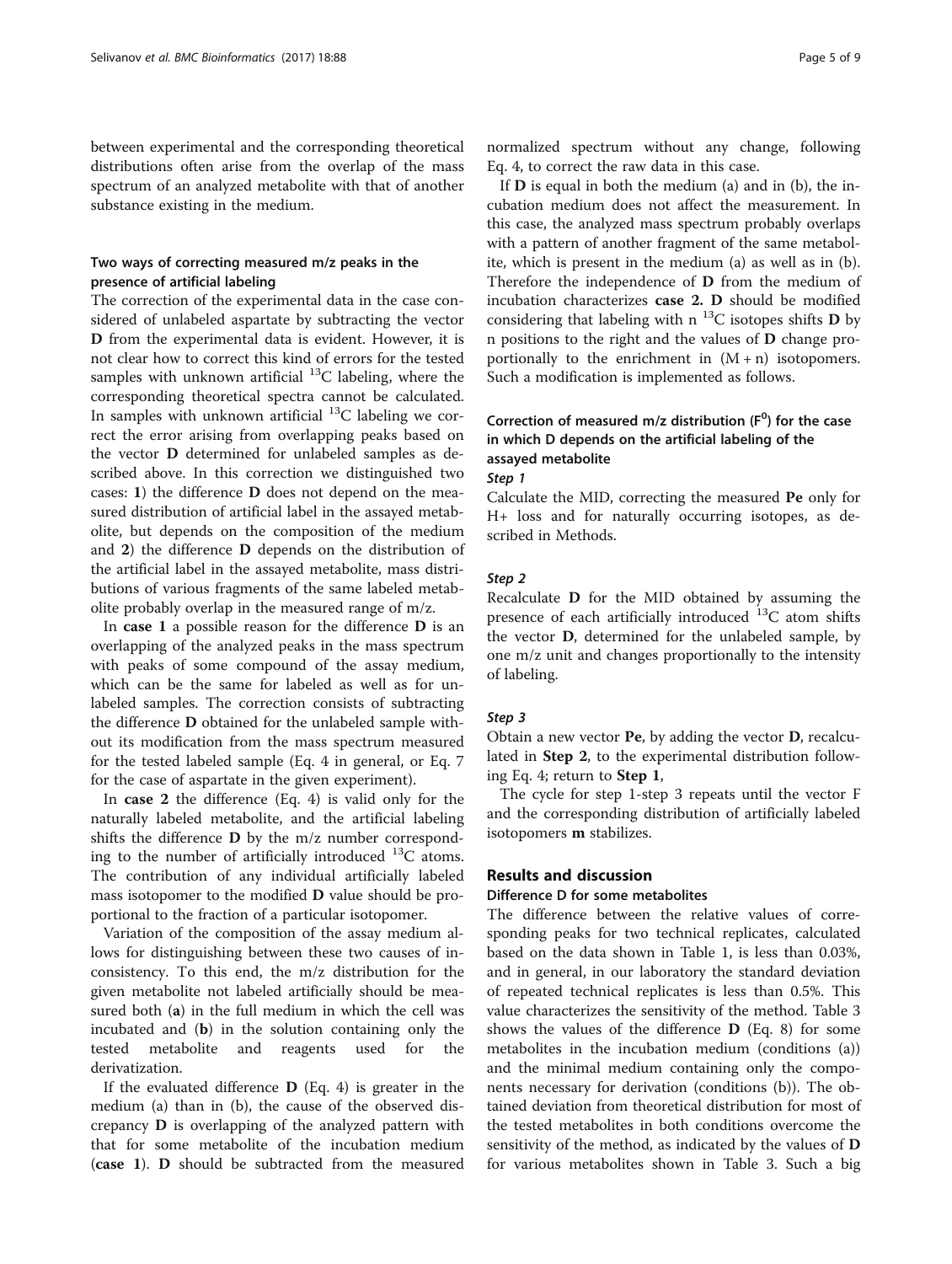| $m/z$ :   | M       | $M + 1$ | $M + 2$ | $M + 3$ | $M + 4$ | $M + 5$ | $M + 6$ | Max df,case# |
|-----------|---------|---------|---------|---------|---------|---------|---------|--------------|
| glucose   | $-0.35$ | $-0.62$ | 0.94    | 0.02    | 0.00    | 0.00    | 0.00    | 2.25         |
| +medium   | $-2.60$ | 0.64    | 1.60    | 0.26    | 0.06    | 0.01    | 0.00    | case 1       |
| Glu (2-4) | $-9.30$ | 7.74    | 1.33    | 0.21    | nd      | nd      | nd      | $-0.10$      |
| +medium   | $-9.20$ | 7.79    | 1.23    | 0.22    | nd      | nd      | nd      | case 2       |
| Glu (2-5) | $-1.30$ | 0.48    | 0.65    | 0.04    | 0.14    | nd      | nd      | 0.10         |
| +medium   | $-1.40$ | 0.51    | 0.65    | 0.04    | 0.18    | nd      | nd      | case 2       |
| Aspartate | $-0.98$ | $-0.06$ | 0.88    | 0.14    | 0.02    | 0.00    | nd      | 0.12         |
| +medium   | $-1.10$ | 0.05    | 1.03    | $-0.02$ | 0.04    | nd      | nd      | case 2       |
| serine    | $-0.70$ | $-0.37$ | 0.87    | 0.13    | nd      | nd      | nd      | 0.40         |
| +medium   | $-1.10$ | 0.02    | 0.91    | 0.17    | nd      | nd      | nd      | case 2       |
| glycine   | $-0.50$ | $-0.14$ | 0.57    | 0.08    | 0.01    | nd      | nd      | 0.70         |
| +medium   | $-1.20$ | 0.27    | 0.70    | 0.23    | 0.01    | nd      | nd      | case 1       |

<span id="page-5-0"></span>Table 3 The differences (D, Eq. [4,](#page-2-0) expressed as % of total amount of a substance) between calculated and measured MID for some TMS derivatives of metabolites

The first row for each metabolite was calculated using Eq. [4](#page-2-0) for the measurements in the minimal solution for derivatization (conditions (b), see 3.1.4). The next row indicated as "+medium" was calculated for the measurements in the complete media for cell incubation (conditions (a)). "Glu (2–4)" and "Glu (2–5)" refer to the fragments C2-C4 and C2-C5 of glutamate after ionization in the mass spectrometer, "nd" stands for "not determined". The right column indicates the maximal difference between the two rows for each metabolite, and, based on this difference and using a threshold value of 0.5%, recommendation to analyze it in accordance with case 1 or case 2

difference points that there is an additional source of errors that we do not take into consideration.

The two measurements for each analyzed metabolite shown in Table 3 are sufficient to verify which one of the two cases determines the value of the correction. In principle, the measurements in a minimal medium can be performed just once, and they can serve for all subsequent experiments analyzed using the specific GC/MS instrument. In this case, only the measurement of the mass spectra of unlabeled metabolites in the specific cell incubation medium is necessary.

As presented in Table 3, both cases considered above probably occur. The discrepancy between the measured and predicted labeling in glucose and glycine increases when passing from the minimal solution (b) to the cell incubation medium (a). This increase is consistent with case 1: the m/z values of some components of the medium overlap with the m/z values of a metabolite-ofinterest when the artificial labeling is analyzed. Because the composition of the medium does not depend on the labeling of the assayed metabolite, the value D, calculated for the unlabeled sample, should be added to the measured vector  $P_e$  without any change.

On the contrary, in the other cases, the difference does not change if the medium changes. The value of D for the glutamate fragment C2–C4 is huge, but it is the same in both media. An unexpected  $M + 1$  peak appears in this fragment. The constant D is consistent with case 2: the m/z pattern of the assayed fragment overlaps with some other fragment of the same metabolite, such that labeling changes the overlapping patterns. In this case, the abovedescribed correction algorithm should be applied.

If the difference D is determined by the composition of the medium, rather than by the artificial labeling of the assayed metabolite, the correction is simple and intuitive. However, in the case in which D depends on the artificial labeling of the assayed metabolite, the algorithm for data correction must be validated, and an example of such a validation is described next.

# Validation of the algorithm for correction of the measured MID in the case of natural and uniformly labeled C2-C4 fragments of glutamate

The difference D in the case of the C2-C4 fragment of glutamate (Table [2\)](#page-3-0), as concluded above, depends on the artificial labeling of this fragment. Artificial labeling is expected to shift D to the right by the number of labeled carbons present in the carbon skeleton. Therefore, it should be corrected using the above-described algorithm. To validate this conclusion, we analyzed the m/z values for spectra measured for artificially labeled commercially available glutamate. The intensities of the peaks corresponding to the mass isotopomers of the C2- C4 fragment of the trifluoroacetamide butyl ester of glutamate are shown in Table [4](#page-6-0).

Table [5](#page-6-0) demonstrates the distribution of mass isotopomers after the correction for the occurrence of natural isotopes, and normalization. After this correction, a significant but unexpected fraction of the  $m0 + 1$  isotopomer was detected in the unlabeled sample. In the sample containing only one  ${}^{13}C$  atom per molecule, a significant fraction of an unexpected  $m1 + 1$  isotopomer was detected. In the uniformly labeled sample in which all three carbons of the C2–C4 fragment were labeled, the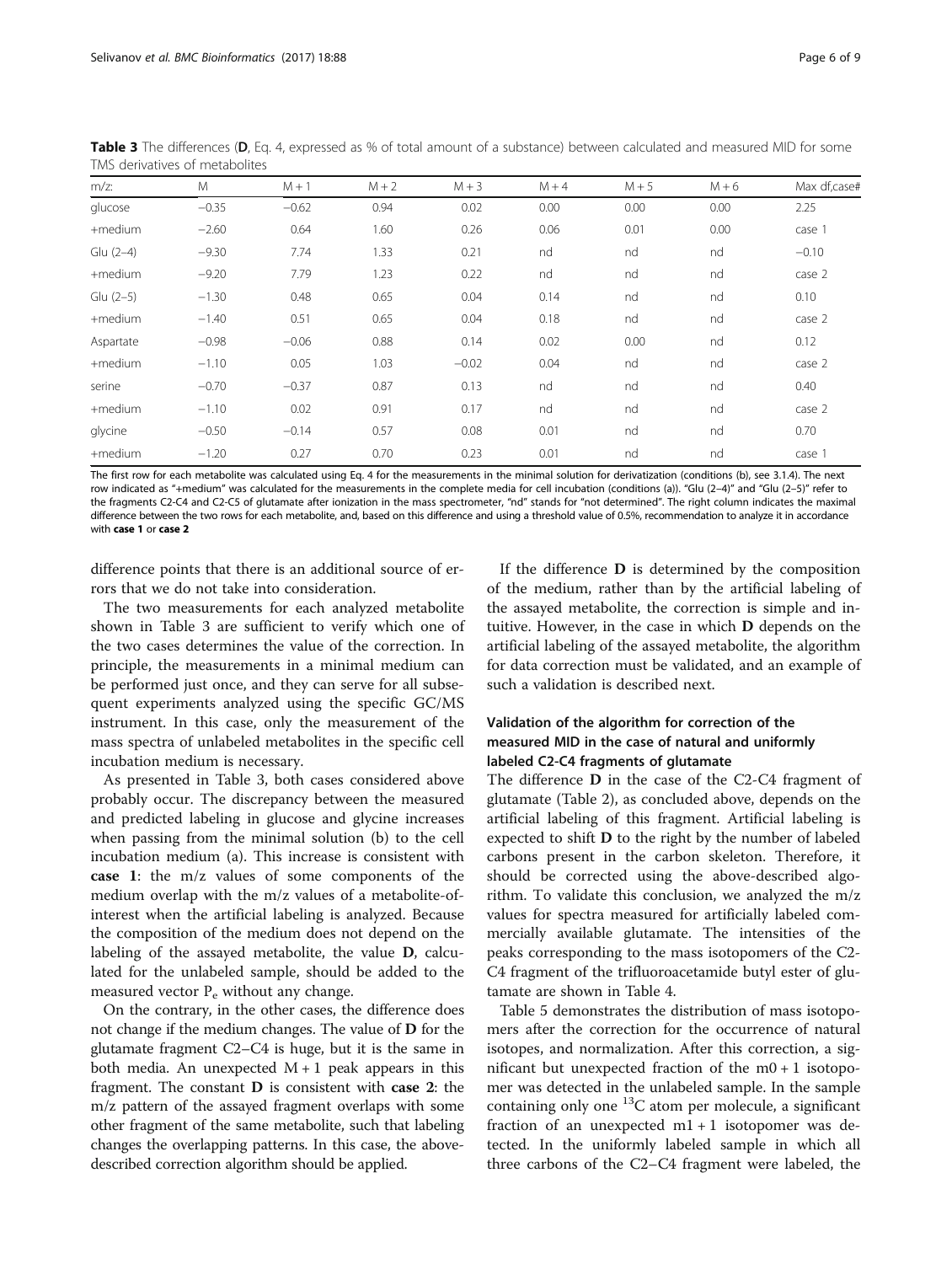<span id="page-6-0"></span>

|  | <b>Table 4</b> Intensities of GC/MS peaks in C2-C4 fragment of glutamate for various commercially available isotopomers |  |
|--|-------------------------------------------------------------------------------------------------------------------------|--|
|  |                                                                                                                         |  |

| m/z         | 151  | 152    | 153    | 154   | 155    | 156   | 157  | 158  | 159  |
|-------------|------|--------|--------|-------|--------|-------|------|------|------|
| natural     | 6293 | 712362 | 110422 | 12185 | 1821   | 3166  | 528  | 8002 | 877  |
| $Q3^{-13}C$ | 1562 | 10455  | 652415 | 63645 | 8745   | 1225  | 2767 | 386  | 4340 |
| $QU-13C$    | 315  | 2406   | 3923   | 24427 | 833038 | 64103 | 9910 | 838  | 484  |
|             |      |        |        |       |        |       |      |      |      |

Here "Q3-<sup>13</sup>C" states for the sample where only one <sup>13</sup>C is introduced in position 3, and "QU-<sup>13</sup>C" states for uniformly <sup>13</sup>C labeled sample

unexpected fraction of  $m3 + 1$  was detected. Indeed, the m/z position of the unexpected isotopomer shifts and is always situated next to the position of the most abundant isotopomer. Such a labeling-dependent shift qualitatively confirms the assumption that the unexpected peak is produced by some derivate of the same labeled metabolite.

However, the value of such unexpected peak for the artificially labeled fragment is not the same as for unlabeled one. The corresponding correction following the correction algorithm resulted in the mass isotopomer distributions shown in Table 6.

After correction for the occurrence of the natural isotope, the algorithm for the correction was applied to the case of the analyzed overlapping pattern with another that depends on the labeling of the studied metabolite.

The quantitative difference between the values of the unexpected peak for the unlabeled metabolite leads to the negative value of approximately 4% for the next-tothe-most abundant mass isotopomer (by mass number). Isotopic effects can explain this quantitative difference from the expected values-as isotopic enrichment increases, the probability of forming an overlapping fragment decreases. Our hypothesis relative to the nature of the isotopic effect is described in the Additional file [3](#page-7-0) Text S2. Because this effect is approximately the same for the fragment labeled in just one position, C3, and for the completely labeled fragment, one could conclude that the isotope in the C3 position determines this isotopic effect. Such an isotopic effect was implemented such that D determined for the unlabeled substance was applied only for the unlabeled fraction, whereas if it is applied to the labeled fractions, D should be multiplied by some factor. This isotopic factor represents a value that, applied to the vector D, allows the known labeling in commercial preparations to be reproduced.

Table 5 Data shown in Table 4 after a correction for natural isotope occurrence and normalization

|             | m0    | m1    | m <sub>2</sub> | m3    | m4    |
|-------------|-------|-------|----------------|-------|-------|
| natural     | 0.90  | 0.09  | 0.01           | 0.0   | 0.0   |
| $O3^{-13}C$ | 0.004 | 0.935 | 0.049          | 0.01  | 0.001 |
| $OU-13C$    | 0.003 | 0.004 | 0.016          | 0.927 | 0.050 |

The names of the commercial preparations analyzed are the same as in Table 4

Application of such a differential correction with an isotopic factor of approximately 0.6 allows the known labeling of the isotopomers to be reproduced as shown in Table [7.](#page-7-0) Subsequently, when the isotopic effect is known and considered, the software can be applied to correct the unknown distribution of mass isotopomers. As an example of "unknown" labeling, the mass spectra of various mixtures of commercial samples of unlabeled compounds, and  $Q3^{-13}C$  and  $QU^{-13}C$  isotopomers, were measured. The results of this determination were consistent with the prepared mixtures (Table [7\)](#page-7-0).

The electron impact ionization procedure used in GC/ MS produces various fragments of glutamate (e.g., a fragment, C2–C5 in addition to C2–C4). The values of D corresponding to the C2–C5 fragment are much less than those for the C2–C4 fragment (Table [3\)](#page-5-0). Mass distribution measurements are also used to determine the glutamate labeling. The fractions determined based on the mass distribution of the C2–C5 fragment are also presented in Table [7](#page-7-0). The corrections applied produce the same results for both fragments, although the deviation of the measured from the expected mass isotopomer distribution (vector D) for the C2–C4 fragment is much larger than that for the C2–C5 fragment. Thus, the applied algorithm yields the correct fractions of the mixtures of commercial glutamine preparations based on the mass distribution either in fragment C2–C4, characterized by large values of D, or characterized by a relatively small value for D in the C2-C5 fragment.

Thus, the validation of our algorithm for the correction of overlapping peaks for Glu fragment C2–C4 revealed that although the artificial labeling shifts the vector D as in case 2, it also changes the values of D proportionally. Because the change in D depends on the isotopic composition we termed it an "isotopic effect." We did not study here the actual nature of this effect; this term simply represents the change in D determined by artificial labeling. The isotopic effect can be

Table 6 The fully corrected artificial labeling of C2-C4 fragment of glutamate

|             | m0    | m1    | m <sub>2</sub> | m3    | m4       |
|-------------|-------|-------|----------------|-------|----------|
| natural     | 1.0   | 0.0   | 0.0            | 0.0   | 0.0      |
| $Q3^{-13}C$ | 0.005 | 1.037 | $-0.044$       | 0.002 |          |
| $QU-13C$    | 0.003 | 0.004 | 0.018          | 1.011 | $-0.036$ |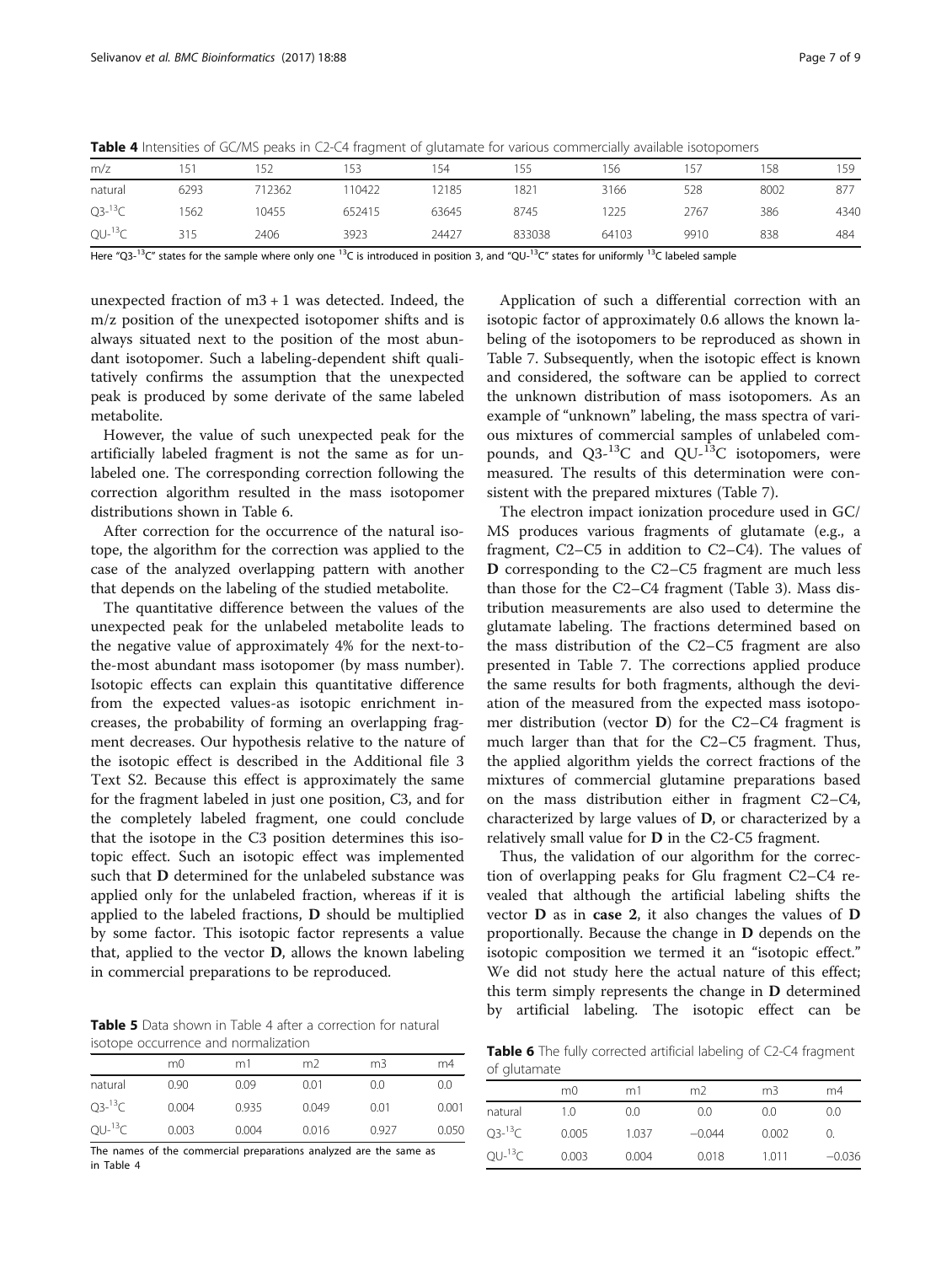<span id="page-7-0"></span>Table 7 Accounting for the isotopic effect in data correction for C2-C4 and C2-C5 fragments of glutamine using the factor of 0.6 for the labeled isotopomers

| <sup>13</sup> C-labeling | m <sub>0</sub> | m1       | m <sub>2</sub> | m <sub>3</sub> | m4       | fragment |
|--------------------------|----------------|----------|----------------|----------------|----------|----------|
| natural                  | 1              | $\Omega$ | $\Omega$       | $\Omega$       | $\Omega$ | C2C4     |
| natural                  | 1              | $\Omega$ | $\Omega$       | $\Omega$       | $\Omega$ | C2C5     |
| $3 - 13C$ -Gln           | 0.008          | 0.986    | 0.0            | 0.005          | $\Omega$ | C2C4     |
| $3-13$ C-Gln             | 0.005          | 0.9895   | 0.001          | 0.003          | 0.001    | C2C5     |
| $U^{-13}C$ -Gln          | 0.004          | 0.005    | 0.018          | 0.973          | $\Omega$ | C2C4     |
| $U^{-13}C$ -Gln          | 0.003          | 0.003    | 0.01           | 0.022          | 0.959    | C2C5     |
| n:3:U_90:2:8             | 0.889          | 0.020    | 0.002          | 0.089          | $\Omega$ | C2C4     |
| n:3:U 90:2:8             | 0.888          | 0.021    | 0.001          | 0.002          | 0.088    | C2C5     |
| n:3:U 40:30:30           | 0.437          | 0.277    | 0.006          | 0.280          | $\Omega$ | C2C4     |
| n:3:U 40:30:30           | 0.436          | 0.277    | 0.003          | 0.007          | 0.276    | C2C5     |
| n:3:U 95:2:3             | 0.940          | 0.026    | 0.001          | 0.032          | 0.0      | C2C4     |
| n:3:U 95:2:3             | 0.940          | 0.027    | 0.0            | 0.001          | 0.032    | C2C5     |

The calculated artificial labeling of naturally or artificially <sup>13</sup>C labeled C2-C4 and C2–C5 fragments of glutamine was obtained by applying the algorithm modified to account for the isotopic effect. The samples were prepared either from unlabeled glutamine (natural), 13C- glutamine labeled at position 3 (3-13C-Gln), uniformly labeled glutamine (U-13C-Gln), or various ratios of these samples: natural : 3-13C-Gln : U-13C-Gln (n:3:U) as indicated

quantified by a factor that, being multiplied by D, allows the measured MID to be reproduced in the presence of artificial labeling. Once determined by fitting a sample with a priori known artificial labeling, it can be validated by the calculation of labeling of other known samples using the algorithm described here, and the factor determined. Here, we determined the value of the "isotopic" factor as 0.6 by fitting the known MID in the C2–C4 fragment of commercial 3-13C-Gln (Table 7). Subsequently, we validated this factor by calculating the MID in U-13C-Gln and in three other samples presented in Table 7. The agreement of the calculations with the known MID, as well as with the results of analysis of another fragment, C2–C5, allows us to conclude that the applied method of correction is valid, although the actual nature of this effect should be further investigated.

The considered here examples show that more than one substance can commonly have mass spectra in the same m/z region. Such overlapping of an analyzed metabolite mass spectrum with that of another substance hides the actual distribution of isotopes, originating from artificially  $13C$  enriched substrates. Our computer program MIDcor corrects the errors arising from such an overlapping. It implements an algorithm that supports two cases of correction based on D, obtained in two different media-in a full cell incubation medium, and in a minimal medium prepared with only the assayed metabolite and reactants for derivation. If some values of the vector D obtained in the complete medium are larger than the corresponding values of **D** for the minimal medium by  $> 0.5\%$ , then, the MIDcor program applies case 1: subtracting the nonmodified D from the normalized spectra of samples designed for testing before their correction for naturally occurring isotopes. If D is the same in both media, then the MIDcor program applies the algorithm appropriate for case 2: modifying D by shifting it to the right on the m/z scale by the number of artificial isotopes present and changing it proportionally to the fractions of the corresponding mass isotopomers.

In case 2, the correction, applied to a sample with a priori known artificial labeling allows determining the isotopic effect, defined as a change of D values induced by substitution of some of the  ${}^{12}C$  atoms in the carbon skeleton of a molecule by  ${}^{13}C$  atoms.

#### Conclusions

The MIDcor program reveals the distribution of  ${}^{13}C$  mass isotopomers originating exclusively from artificially  $^{13}C$ enriched substrates. It corrects the raw mass spectrum of a considered metabolite (1) for the occurrence of the natural isotopes, and (2) for possible overlapping with mass spectra of other substances. Whereas the former is a standard procedure implemented in various computer programs, the latter is specific to our algorithm. To correct the peaks overlapping MIDcor calculates the theoretical mass isotopomer distribution for the case of only naturally occurring isotopes. Then it finds differences (D) of the calculated distribution from that measured without artificial labeling either in the complete medium of cell incubation or in minimal medium containing only products of the metabolite derivatization. Values in vector D > 1% are considered to indicate overlapping peaks. If D is significantly greater in full than in minimal medium, we conclude that the considered spectrum overlaps with that of another substance presented only in full medium. If D is similar in both media, the considered spectrum overlaps with that of another derivate of the studied metabolite, presented in both media. Based on the determined D, MIDcor corrects the peaks overlapping in any artificially  $13C$  labeled samples, treating these two cases differently. If the metabolite labeling changes the probability of peaks overlapping, a spectrum of the metabolite with a priori known artificial labeling should be fit. The usage instructions together with the code can be found at [https://](https://github.com/seliv55/mid_correct) [github.com/seliv55/mid\\_correct](https://github.com/seliv55/mid_correct).

#### Additional files

[Additional file 1:](dx.doi.org/10.1186/s12859-017-1513-3) Text S1.pdf. Calculation of natural <sup>13</sup>C distribution. (PDF 58 kb)

[Additional file 2:](dx.doi.org/10.1186/s12859-017-1513-3) Text S3.pdf. An example of standard deviations in a series of technical and biological replicates. (PDF 65 kb)

[Additional file 3:](dx.doi.org/10.1186/s12859-017-1513-3) Text S2.pdf. Proposed fragment, which overlap with glutamate C2-C4 in GC/MS spectra. (PDF 926 kb)